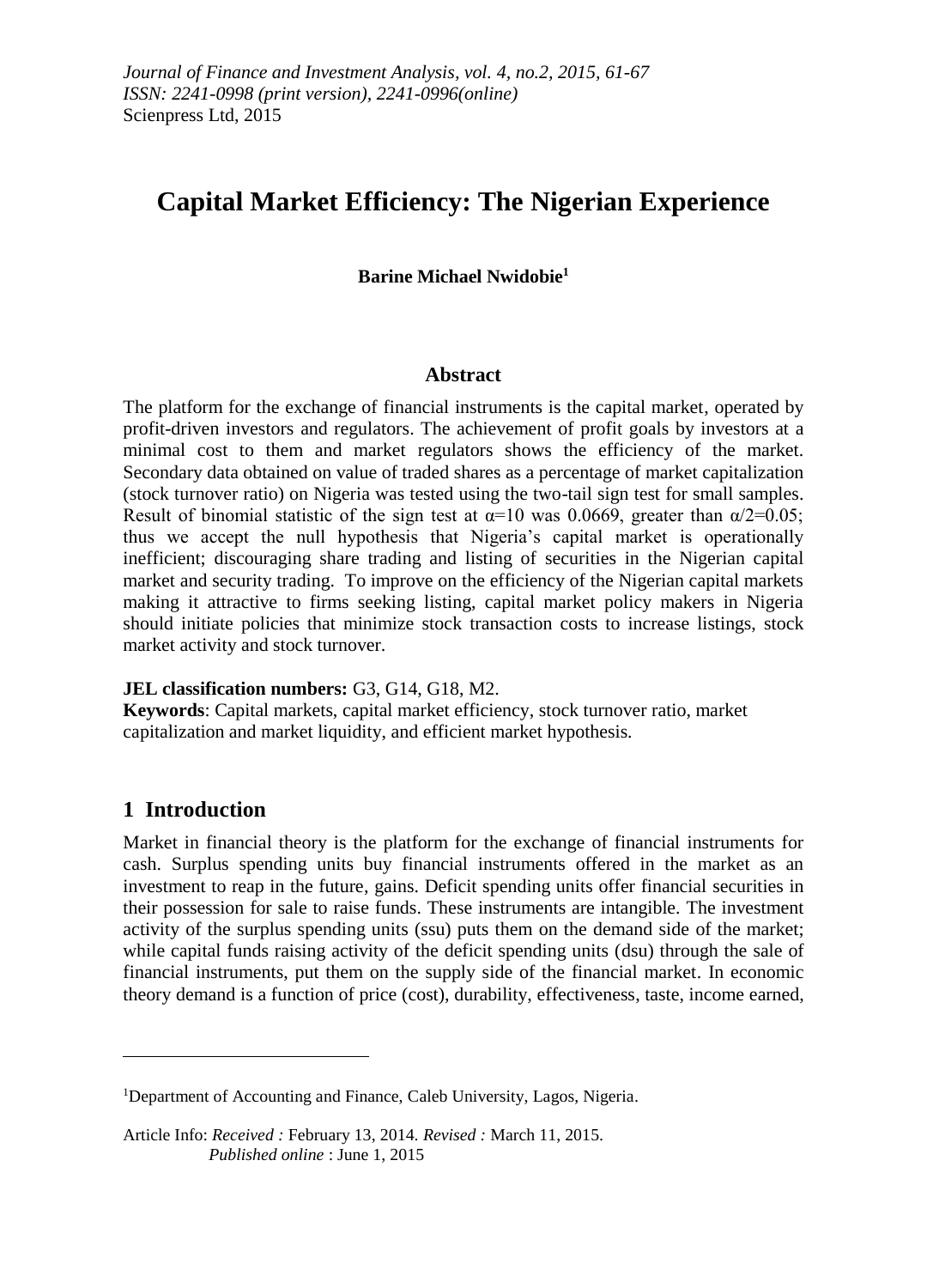perceived benefits and availability of alternatives to that demanded. So is the demand in financial markets.

The demand by the surplus spending units is a function of the price (cost) of the financial instrument in the market, its durability, effectiveness (marketability), and the income of the ssu and income derivable from the instrument, and not only the income of the buyer as in general economic theory.

The financial ability of ssu is a function of his income. All the information about this is available to him. A decision to invest in a financial instrument based on his personal income will be based on cost of the security and information which is fully available to him. He will not rely solely on this as demand in a function of price, marketability and income derivable from financial investment. Information on price (cost) can be obtained from publicly available market indices. On marketability and derivable income, information can be obtained from market operators, regulators, publicly available economic indices of the instrument, the issuer of the financial instrument and market analysis. That from regulators, the issuer of the instruments and market analyst may not be easily accessible. The regulator may not devolve all information about an issuer, so as not to destabilize the market and confidence in it. The issuer of the instrument will not give out information especially about its weaknesses but only its strength. It is the hoarded information that is important because it reveal the risks of the company and its financial strength. The market analyst being a profit maximizing player in the market will hoard information for himself and transact to his financial gains.

The supply side of the financial market is a function of price (cost), marketability and income from an instrument. From the above we see that information on price is a public one, while that on marketability and derivable income may not readily be available to the public. From economic theory, the equilibrium of demand and supply determine the price and quantity demanded/supplied of a financial instrument. Financial theory further tell us that the price of a financial instrument in reflection of the intrinsic value of that instrument. This intrinsic value is the imputation of the marketability and income derivable from the instrument, in its price. The imputation may have a negative or positive effect on the price of the security depending on perception (negative or positive), of the available information on the marketability and derivable income from the security. Perception is judgment on all relevant information about derivable income, price and marketability. These are about the financial instrument itself and are fundamental.

Efficiency literally is the achievement of desired objectives at the least cost. Where financial transactions are at the least possible quantifiable cost, that market is termed an efficient market.

The purpose of this study is to determine whether the Nigerian capital market is operationally efficient.

# **2 Review of Literature**

### **2.1 Perceptions of an Efficient Market**

Scott. Jr. et al (16), define an efficient market as one "in which the values of all assets and securities at any instant time fully reflect all available public information". They added that in such, the intrinsic value and market value of a security will be equal; because in inequality, the competitions among investors seeking opportunities to make profit quickly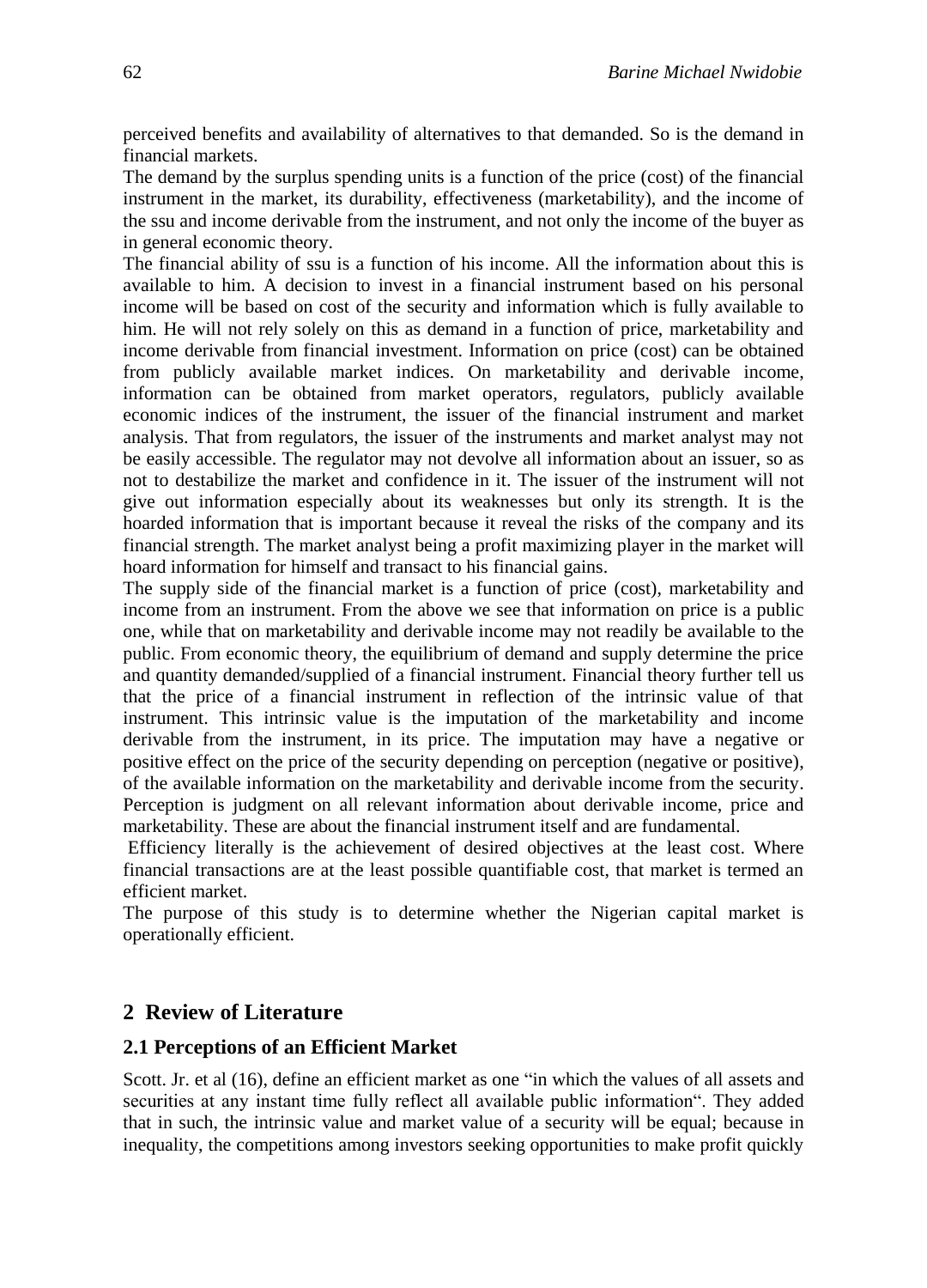drive the market price back to its intrinsic value. Fama (6) agree with this. Pinches (14), added that, information available to the market must also be cheap and ascertainable. To Osaze (12), an efficient market must have both breath and depth; transaction costs associated with investing, minimal; brokerage charges and floatation costs, low; securities of similar industries, perfectly substitutable; free entry for operators into the market; and operators, having extensive knowledge of market operations. These submissions confirm the existence of capital market information efficiency and capital market operational efficiency.

# **2.2 Capital Market Efficiency**

Financial theorists, Campsey and Brigham (4); Pinches (14); Scott, Jr. et al (16); Brealey and Myers (3); Ako (1); Smitters and Wright (17); Pandian (13); Grimblatt and Titman (7); Esme(5); Guisso et al (8); and Osaze (12) observed that for a market to be efficient, there must be a large number of profit-driven individuals who act independently; cost of transaction in the market must be as minimal as possible, new information regarding securities must arrive in the market in a random manner; investors as free economic agents in a free market, must always adjust to new information immediately, and buy and sell the security until the full market price correctly reflect the new information; the available public information must be ascertainable by all operators; acts of independence of market participants must be in the analysis and valuation of securities and not in operation; there must be free entry of market operators to increase market depth; floatation and brokerage costs should be minimal to increase market breath; transaction costs and expenses associated with investing should be minimal to increase market activity; there should be perfect substitution of securities of similar industries to increase market activity of divesting and investing; and market operators should be knowledgeable in capital market operations.

Explanations and perceptions of scholars on what an efficient market is, is universally accepted as a statement of proposition that prices react quickly and unambiguously to new information. This statement known as the efficient market hypothesis has been extensively tested which according to Pinches (14) indicate quick reaction of stock prices to new information (information efficiency of capital market). Most empirical findings according to him suggest stock market to be highly efficient in the strong form and reasonably in the semi-strong form. Market efficiency to Osaze (12), Grimblatt and Titman (7), Scott, Jr. et al (16) and Jones and Netter (9) is also viewable from the ease of capital market transactions and the minimality of the costs: brokerage, floatation and disposal costs, associated with investing (operational efficiency of capital market). Financial literature is abound with empirical findings: Guisso et al (8), Smitters and Wright (17), Brealey and Myers (3), Ako (1) and Esme (5), that the lower these costs the more firms will take advantage of the market to raise more funds and investors cheaply disposing of their securities, increasing stock turnover in the market.

The Nigerian capital market like others in advanced countries, make possible the buying and selling of securities. The price at the sell and buy points are determined by the forces of demand and supply which depends on the information available about the securities from external audit reports on firms, security analysts and underwriters. In a perfectly efficient securities market, the prices of stocks fluctuate randomly around their intrinsic value, which are always at or near the equilibrium. Any temporary deviations from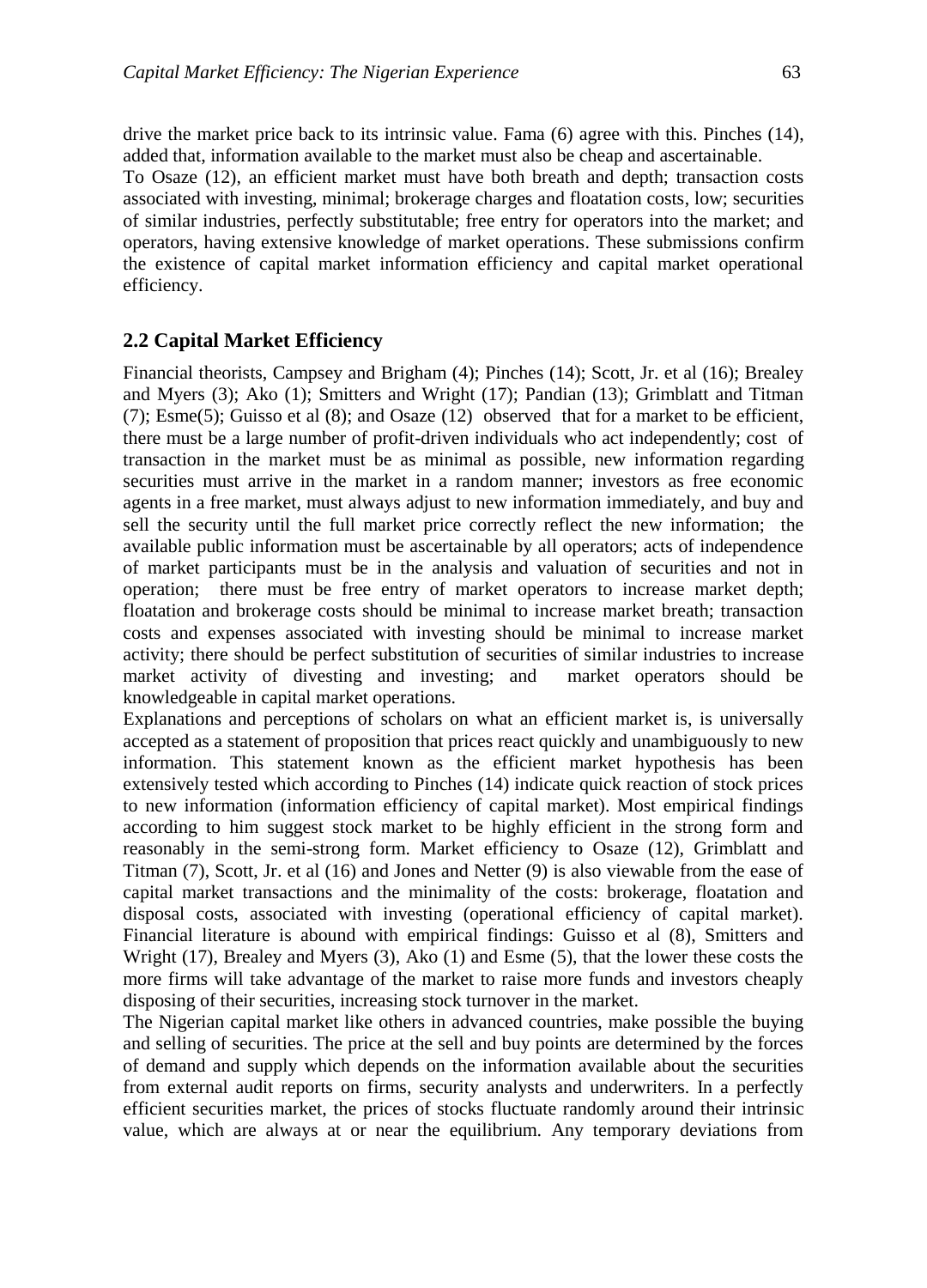equilibrium prices are quickly corrected using available information about the stock in the market.

Since these are public information, it is simultaneously available to all investors at no extra cost. Thus stock prices adjust instantly to new information resulting in a new set of intrinsic values of stocks with investors adjusting their portfolios. All these happen simultaneously. Under a perfectly efficient market the price of securities will definitely equal its intrinsic value (i.e. its price based on the worth of the firm). It is thus impossible under these circumstances to make economic profits by trading on the information available, because such market quickly processes all relevant information and reflect it instantly in the price of stocks (Udegbunam and Oaikhenam, 18). These submissions further confirm the existence of capital market information efficiency and capital market operational efficiency.

In the Nigerian capital market, stock prices are not allowed to reflect public information as shares are prevented from reflecting their true values through the imposition technical suspension on price movements; the low number of market operators in the Nigerian capital market lead to collusion and/or monopolistic price manipulation, which do not reflect the true value of the firm Oludoyi (10). The absence of punitive measures for this act, encourage the use of insider information to the detriment of other market investors; the buy and hold attitude of Nigerian individual investors reduce the number of participating investors in daily dealing, leaving few institutional investors to determine the buy and sell point values of shares; the holding period of equities are predetermined by Nigerian investors, not being a function of information about the firms, as most investments in equities are financed with margin loans and debt finance which are to be repaid at a predetermined period; the value at the buy and sell points for equities is a function of demand and supply, both being a function of economic performance and financial needs of investors, and not on information about the securities and issuers; most equities in the Nigerian capital market are held by institutional, and individual investors holding large amount of equities creating a high probability of collusion to meet the 50,000 minimum share transaction for daily price movement, not due to information publicly available. Public information of Nigerian firms are doctored, preventing true information from getting to the public (Oludoyi, 11) High registration requirements for capital market operators minimize their number in the market, restricting free entry and exit requirement for capital market efficiency. Looking at the three levels of market efficiency by Roberts (15), Oludoyi (10) described the market as a regulated one where prices are prevented from being determined solely by the forces of demand and supply through the imposition of caps on daily price movements, imposition of high charges on transaction (about 25% of raised capital) with payments for stamp duties at 0.05% of transaction value, withholding and capital gains tax.

# **3 Methodology**

#### **3.1 Variable Description and Test Statistic**

To measure the operational efficiency of the Nigerian capital market, we proxy the total transaction costs in the market using the stock turnover ratios for Nigeria obtained from the World Bank Economic Indicators, 2010. Stock turnover ratio, the value of traded shares as a percentage of market capitalization, reflect the cost of transactions in a capital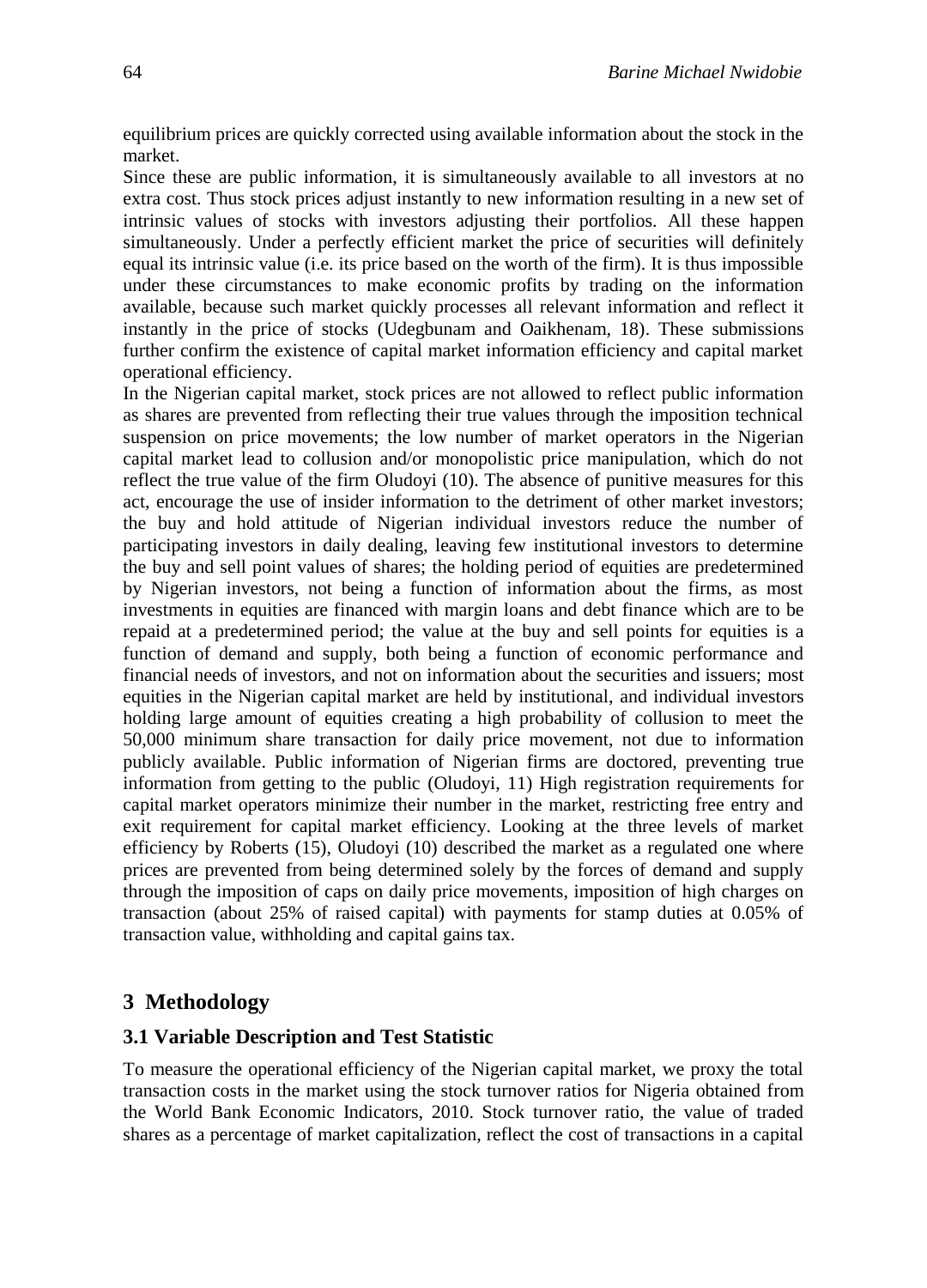market as high stock turnover ratio indicate the existence of low transaction costs (a measure of operational efficiency of the market) and low stock turnover ratio an indication of the existence of high market transaction costs (Jones and Netter, 9). Obtained data on Nigeria's stock turnover ratios from 1989-2010 are analysed using the two-tail one sample sign test for small samples.

## **3.2 Description of data**

Data obtained on Nigeria's stock turnover ratios from World Bank Economic Indicators, 2010 covering the period 1989-2010 as shown in table 1 indicate a growth, decline, stable, growth and decline pattern.

| Yea  | 1  | 1  | 1  | 1  | 1  | 1  | 1  | 1  | 1  | 1  | 1  | 2  | 2  | 2  | 2  | 2            | 2  | 2  | 2  | 2  | 2  | 2  |
|------|----|----|----|----|----|----|----|----|----|----|----|----|----|----|----|--------------|----|----|----|----|----|----|
|      | 9  | 9  | 9  | 9  | 9  | 9  | 9  | 9  | 9  | 9  | 9  | 0  | 0  | 0  | 0  | 0            | 0  | 0  | 0  | 0  | 0  | 0  |
|      | 8  | 9  | 9  | 9  | 9  | 9  | 9  | 9  | 9  | 9  | 9  | 0  | 0  | 0  | 0  | $\mathbf{0}$ | 0  | 0  | 0  | 0  | 0  |    |
|      | 9  | 0  | 1  | 2  | 3  | 4  | 5  | 6  | 7  | 8  | 9  | 0  | 1  | 2  | 3  | 4            | 5  | 6  | 7  | 8  | 9  | 0  |
| Sto  | 0. | 0. | 0. | 0. | 0. | 1. | 0. | 2. | 3. | 4. | 5. | 7. | 1  | 8. | 1  |              |    | 1  | 2  | 2  | 1  |    |
| ck   | 4  | 9  | 6  | 9  | 9  | 0  | 6  | 6  | 7  | 9  | 0  | 3  | 0. | 5  | 1. | 3.           | 1. | 3. | 8. | 9. | 1. | 2. |
| tur  |    |    |    |    |    |    |    |    |    |    |    |    | 3  |    | 3  | 9            | 5  | 6  | 2  | 3  | 0  | 5  |
| nov  |    |    |    |    |    |    |    |    |    |    |    |    |    |    |    |              |    |    |    |    |    |    |
| er   |    |    |    |    |    |    |    |    |    |    |    |    |    |    |    |              |    |    |    |    |    |    |
| rati |    |    |    |    |    |    |    |    |    |    |    |    |    |    |    |              |    |    |    |    |    |    |
| 0    |    |    |    |    |    |    |    |    |    |    |    |    |    |    |    |              |    |    |    |    |    |    |

Table 1: Nigeria's stock turnover ratios Table 1: Nigeria's stock turnover ratios

Source: World Bank Economic Indicators, 2010.

Using the sign test, an increase in stock turnover ratio in a year over the immediate preceding year is given a + sign; a decline of stock turnover ratio in a year against that of the immediate year is given  $a - sign$ ; if no change occurs, then a 0. Thus we have:  $+ - + 0 + - + + + + + + + + + + + + + + +$ ; where X is the random variable representing the number of plus signs=15, negative signs=5 and  $0=1$ .

# **3.3 Hypothesis**

The following hypothesis is tested to determine whether Nigeria's capital market is operationally efficient:

 $H_0$ :  $P=1/2$  (Nigeria's capital market is not operationally efficient)

 $H_1$ :  $P \neq 1/2$  (Nigeria's capital market is operationally efficient)

The null hypothesis is tested at  $\alpha=0.10$  using the normal approximation to binomial distribution with  $P=1/2$ .

### **3.4 Data analysis**

The null hypothesis is tested at  $\alpha=0.10$  using the normal approximation to binomial distribution with  $P=1/2$ , where X is the random variable representing the plus signs=15. Half of the significance level  $(\alpha/2)$  is to be kept at both tails of the distribution.

Therefore P (X\pi 15, n=22, P=0.5) = 1- P(X\pi 14, n=22, P=0.5)

 $= 1-.9331, =0.0669.$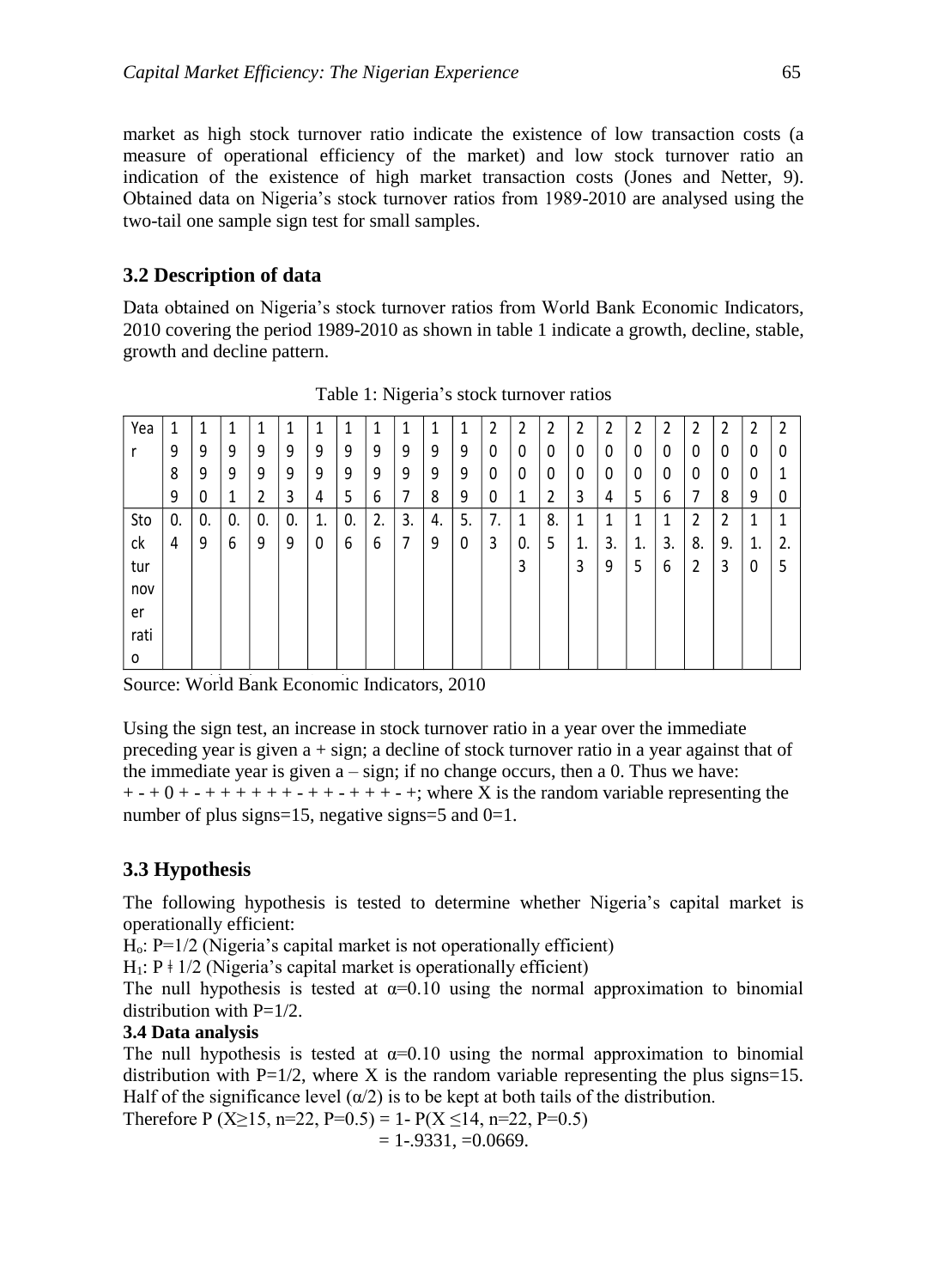Since P (X≥15) is more than one-half of the significance level ( $\alpha/2=0.5$ ), the binomial statistic falls in the acceptance region. Hence, we accept  $H_0$  i.e. Nigeria's capital market is not operationally efficient.

### **4 Discussion of Findings, Policy Implications and Recommendations**

Acceptance of the null hypothesis show that Nigeria's capital market is operationally inefficient, indicating the existence of high transaction costs in the market discouraging primary listings, volume of securities listed and secondary trading on listed securities as listing firms pay serial costs: stamp duties, listing fees and transaction costs accounting for 25% of raised funds; and investors, transaction costs and capital gains and withholding taxes. The growing, declining, stable, growing and declining pattern of stock turnovers during the 22 year period studied is a reflection the reduction, increase, stability, reduction and increase in transaction costs on the Nigerian capital market.

Findings of this study showing the inefficiency of the Nigeria's capital market imply that capital market policies increasing stock transaction costs exist in the market reducing the efficiency of the capital market, making it less attractive to firms seeking listing in the Nigerian capital market from listings on its stock exchange. To increase listings in the Nigerian capital market from 210 (as it is currently), its level of efficiency should be enhanced. Thus capital market regulators in Nigeria should minimize capital market transaction costs to boost stock trading in the capital market, increasing efficiency in the market, capital sourcing from the market, increase market capitalization, force market discipline on the Nigeria capital market necessary to attract and retain more listed securities, and boost market stability.

#### **References**

- [1] R.M. Ako, The Capital Market and Equity Failure in Nigeria, *CBN Economic and Financial Review*. CBN. Abuja. **37**( 3), 1999, 3-12.
- [2] R. Ball, The theory of stock market efficiency: Accomplishments and limitations in *The New Corporate Finance: Where Theory Meets Practice (Ed)* by Chew, JR. D. H, McGraw-Hill. New York, 2002.
- [3] R.A. Brealey and S. Myers, *Principles of Corporate Finance,* McGraw-Hill. New York, 1990.
- [4] B.J. Campsey and E.F. Brigham, *Introduction Financial Management,* Dryden Press. New York, 1985.
- [5] F. Esme, *All About Stocks,* McGraw-Hill. New York, 2000.
- [6] E. Fama, Efficient capital markets: A review of theory and empirical work, *Journal of Finance*, **25**, (1970).
- [7] M. Grimblatt and S. Titman, *Financial Markets and Corporate Strategy (2nd ed),* McGraw-Hill. New York, 2002.
- [8] L. Guisso; M. Haliassos and T. Jappelli, Equity culture –theory and cross country evidence, *Economic policy: Journal for Economic Policy Research,* Blackwell. London, 2003.